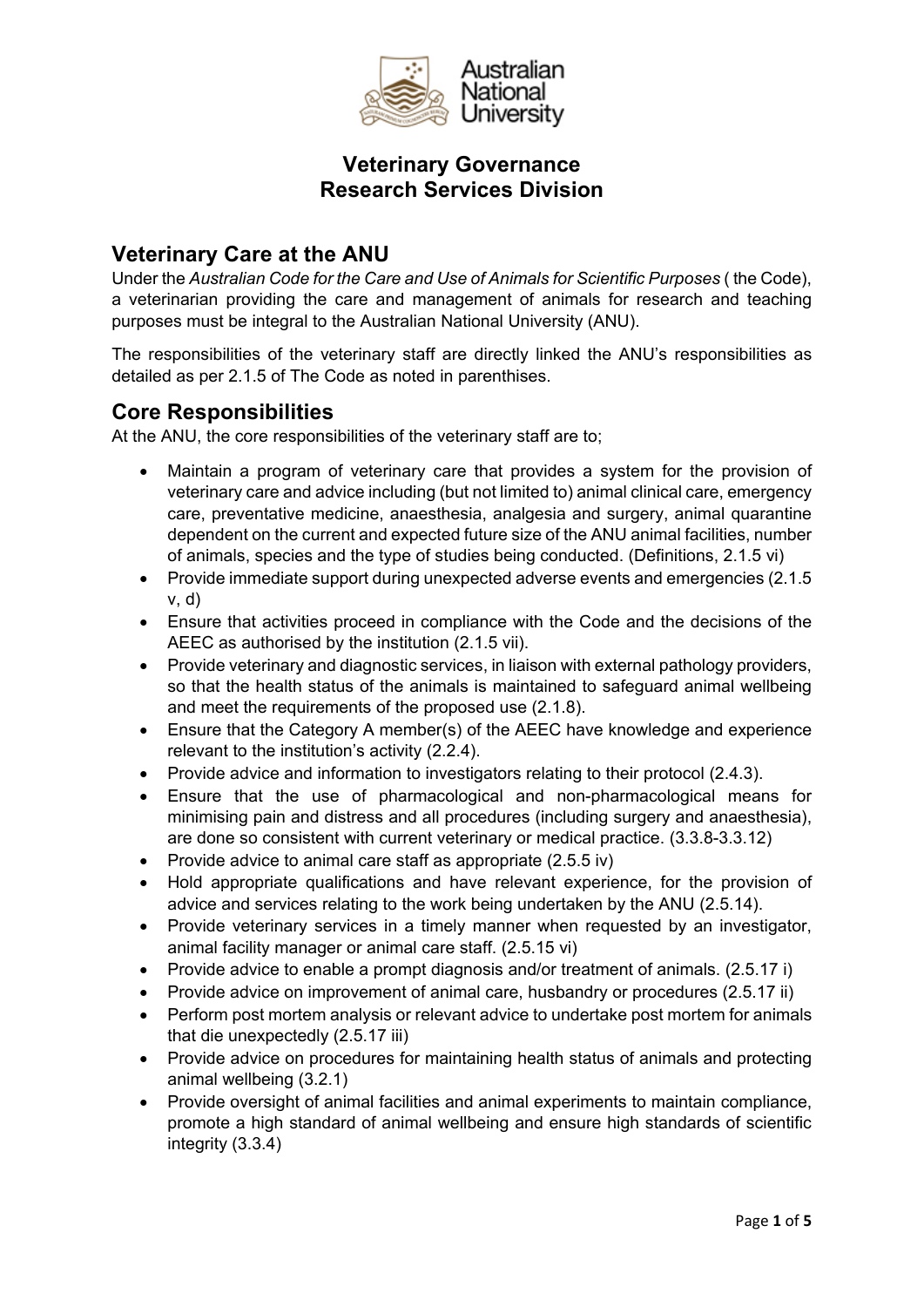

- Perform veterinary review of animals intended for exportation outside of Australia as per the requirements of the Department of Agriculture and Water Resources and the receiving country requirements.
- Develop training materials and deliver training to assist in the effective operation of experiments using animals at the ANU.

### **Veterinary Actions**

The responsibilities of the ANU Veterinary staff are achieved by;

- Writing, publishing and maintaining documents that promote the standardisation and continual improvement of procedures according to best practice, as authorised by the AEEC.
- Providing 24/7 on call support (by phone and where necessary, attend in person) to investigators, animal care staff and facility managers.
- Providing advice, reviewing and approving all documents or actions taken by the ANU that may involve the following;
	- o Animal husbandry procedures
	- o Surgical procedures
	- o Anaesthesia and analgesia procedures
	- o Management of unwell animals
	- o Animal Score cards and animal monitoring
	- o Development of new animal facilities
	- o Consideration for new species to be housed at ANU facilities
	- o Animal health monitoring plans
	- o Unexpected results from routine health monitoring
- Performing review of animal ethics proposals during routine AEEC review and presubmission review where possible and appropriate.
- Performing routine rounds, unannounced rounds and spot inspection and arranged oversight or routine inspections of any animal holding or experimental areas on campus to continue to satisfy the requirements and approvals by the AEEC.
- Providing veterinary advice to the AEEC on the interpretation of the Code and actions taken related to the Code.
- Performing veterinary examinations of individual animals held on campus as appropriate and as maybe required by the AEEC.
- Performing post mortem analysis and/or providing advice on post mortem analysis of animals that are either dead or have been euthanased as indicated to investigate unexpected deaths or patterns of disease.
- Providing analysis of post mortem findings or pathology results, working with external pathology providers as part of the diagnostic process.
- Having at least one of the ANU Veterinarians as an approved AEEC Category A voting member of the Committee
- Maintaining an active role on the AEEC as a voting member or advisor as appropriate to the veterinarian(s) role including asking questions during protocol review, providing advice on improvements and conditions to specific protocols.
- Providing a monthly "Vet Report" to the AEEC reporting on current activities undertaken by the Veterinary staff.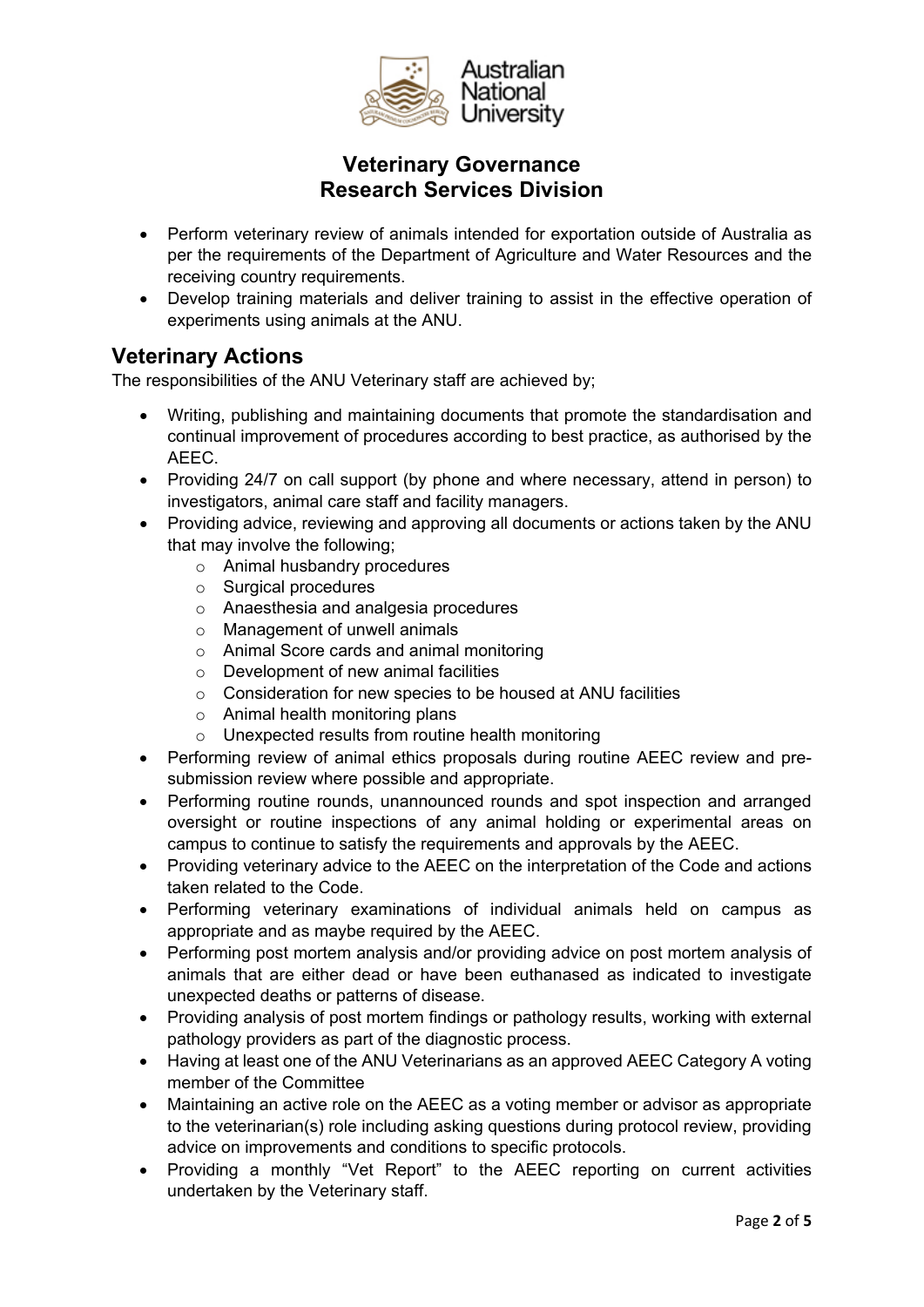

- Meeting regularly with researchers in regards to protocol development and review processes with a focus on continual improvement.
- Keeping up to date with current veterinary practices in regards to procedures and pharmacological management of animals and maintain ANU Standards and Guidelines consistent with best practice.
- Maintaining a network with veterinary colleagues across Australia and internationally to be aware of current and developing best practice.
- Maintaining veterinary registration with the relevant Veterinary Surgeon's Board.
- Maintaining knowledge in the care and management of the species held and bred by ANU investigators.
- Providing face to face, written informal and formal reports relating to advice on care, husbandry and health of animals and research practices and procedures.
- Responding in a timely manner to requests to provide veterinary services and/or advice.
- Taking samples, perform post mortems and analyse results to facilitate diagnostic services for animals.
- Providing training and competency assessment of specific skills consistent with their expertise and knowledge.

# **Additional ANU Commitments**

The ANU Veterinary staff are also committed to;

- Providing approval for training practices and participating in the training of new students, staff and investigators for certain techniques thus promoting *Refinement*.
- Reviewing current challenges in animal based research and providing recommendations to the ANU relating to research quality, reproducibility and translatability to ensure that all animal use is warranted and contributes as intended to advances in the relevant research discipline, thus promoting *Reduction* and *Refinement*.
- Championing the publication of negative results to minimise the risks of repeat works being undertaken by other investigators, thus promoting *Reduction*.
- Keeping up to date with and communicate current alternatives to the use of animals for research and teaching purposes, thus promoting *Replacement* initiatives.
- Supporting investigators, animal care staff and animal management teams in the promotion of best practice, infrastructure improvement and the communication of concerns and complaints relating to animal welfare, supporting *Refinement.*
- Maintaining strong communication between animal facilities to maintain a coherent, common sense and coordinated approach to animal management decisions on campus.

# **ANU Veterinarians and the Animal Experimentation Ethics Committee**

The ANU Veterinary staff provide support and advice directly to the AEEC and the Animal Ethics Team. Recommendations for action, assistance in ethics processes and performing action items and communication required of the Animal Ethics Team may, at times, be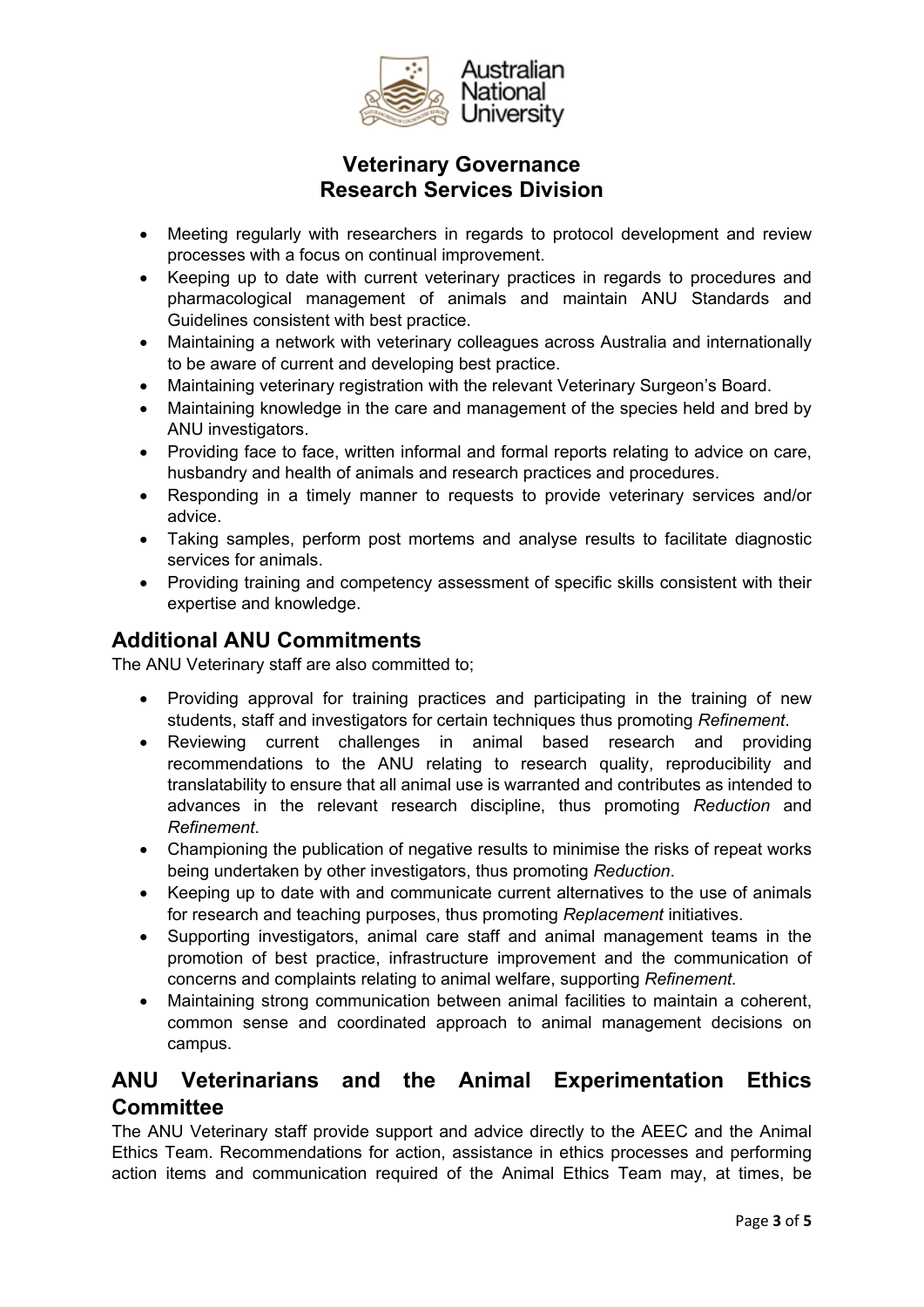

completed by the ANU Veterinary staff. The ANU Veterinary staff will also provide support to the AEEC Chair and may act in the role of AEEC Chair where necessary.

Where there is a possibility for or potential perception of a conflict of interest, for example, where an Unexpected Adverse Event or non-compliance event may involve advice or actions from the veterinary staff, the Chair of the AEEC, the Director or Deputy Director of RSD will be involved to manage the integrity of any investigation or follow up actions required. Any person involved may make a request to involve other parties where they perceive a potential conflict of interest (e.g. the AEEC, the Animal Ethics Team, the investigator, the veterinary staff.)

# **Facility Staff Responsibilities Relating to Veterinary Care**

Animal Facility staff (management and animal care staff) must;

- Follow veterinary directives.
- Contact the ANU Veterinary staff when concerned about the ongoing welfare of an animal.
- Contact the ANU Veterinary staff where animals die unexpectedly and there is no known cause.
- Report Unexpected Adverse Events as per the ANU procedure.
- Notify the ANU Veterinary staff of any changes to approved care plans or management of animals under veterinary care.
- Provide any records and knowledge of animal history as required by the ANU veterinary staff.
- Provide draft documents that update or change health monitoring plans, sick mouse management or other veterinary related procedures to the ANU Veterinary staff and the AEEC for review and approval prior to publication.

### **Investigator Responsibilities Relating to Veterinary Care**

Investigators must;

- Follow veterinary directives.
- Contact the ANU Veterinary staff when concerned about the welfare of an animal.
- Keep veterinary staff updated on the progress of animals under veterinary care.
- Notify ANU Veterinary staff of any changes to approved care plans or management of animals under veterinary care.
- Report Unexpected Adverse Events as per the ANU procedure.
- Maintain a licence for any use of Schedule 8 drugs as approved under their animal ethics protocol.
- Provide any records and knowledge of animal history, experimental data, as required by the ANU veterinary staff.
- Provide draft documents that update or change health monitoring plans, sick mouse management or other veterinary related procedures to the ANU veterinary staff and the AEEC for review and approval prior to publication.